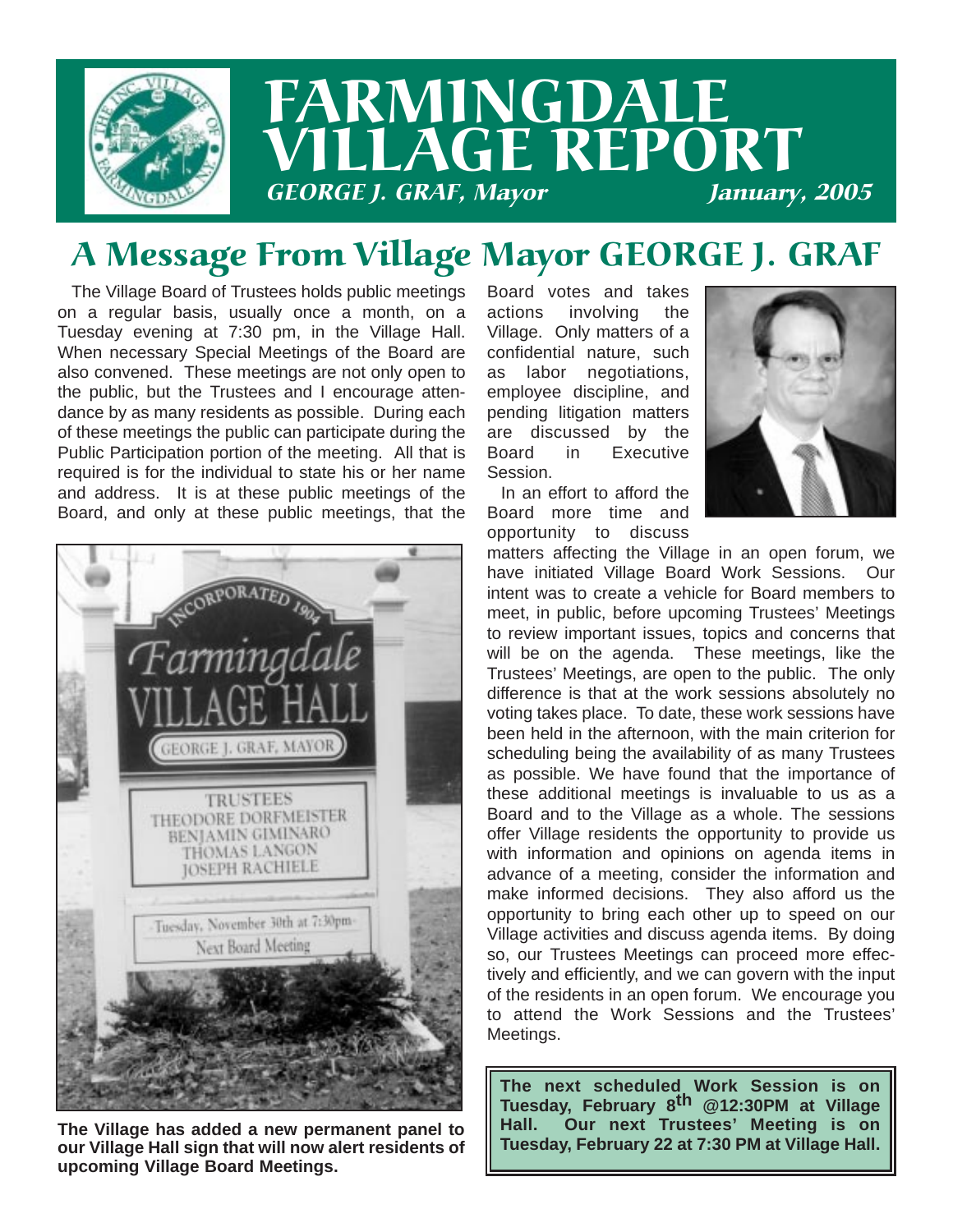### Village Enhances Code Enforcement Efforts

Assuring that the quality of life that we enjoy in Farmingdale is the highest it can be is a commitment that the Village Board takes very seriously. Increasing code enforcement staff has allowed the Village to more efficiently address quality of life and safety issues in the Village. For instance, in the area where Conklin Street narrows from two lanes to one, and vehicles stop to pick up passengers, increased staff has allowed us to catch a larger number of offend-



**Mayor Graf inspects the new code enforcement vehicle with Code Enforcement Supervisor Ron Craig.**

ers. This decreases the congestion in that area. Over the past few months the Village has:

• More than doubled our code enforcement officers

• Added weekend hours of enforcement

• Re-instituted foot patrols (last seen on our streets decades ago!)

• Moved the starting hours of AM enforcement up an hour earlier

• Added two additional vehicles to the code enforcement department (re-assigning the former Mayors vehicle and purchasing on bid, from the South Farmingdale Fire Department (their no longer needed rapid response car).

Working alongside police officers from Nassau<br>County's 8<sup>th</sup> Precinct, our code enforcers help ensure compliance with the Village Code. The code enforcement officers can issue notices of violations for parking offenses, violations of "no stopping" laws and violations of the village code dealing with property maintenance. Violators of theses regulations and anyone receiving tickets for moving traffic violations and other infractions issued by Nassau County Police Officers within the Incorporated Village have to appear before the Village Court.

Having our Code Enforcement Officers working hand in hand with our local police ensures that our streets are not only safe but maintained to the high standards that we have

set. Their increased presence ensures that our good neighbor regulations are adhered to and any unsafe conditions are addressed and corrected. We hope that when you see one of our uniformed code officers you don't see them as just someone who is going to ticket your car. We hope you see them as what they are, trained code enforcement officers who have the ability to assist you or get the proper aid that you might need. They provide additional eyes and ears that can spot potential dangers and problems and can prevent potential hazardous situations or alert the proper law enforcement agency. When you see them walking through town like the old "beat cops" please say hello and of course let them know of any problems or concerns. The best way to assure that our Village stays safe and secure is to always be alert, aware of your surroundings and report any suspicious activity.

#### Mayor Graf Installs Chamber of Commerce Officers



**Mayor Graf was on hand at the Farmingdale Chamber of Commerce's Holiday party where he installed their newly elected officers. Shown from left to right: Mark Wenzel, YES Community Counseling Center, Ruth Tarlow, Island Financial Group, Angela Cowan, CPA, Mayor Graf, Debbie Podolski, Farmingdale Public Library, Chamber President Pete Yovine, State Bank, Michael Ingham, Carman, Callahan & Ingham, William Metzendorf III, Sir Speedy Printing of Farmingdale.**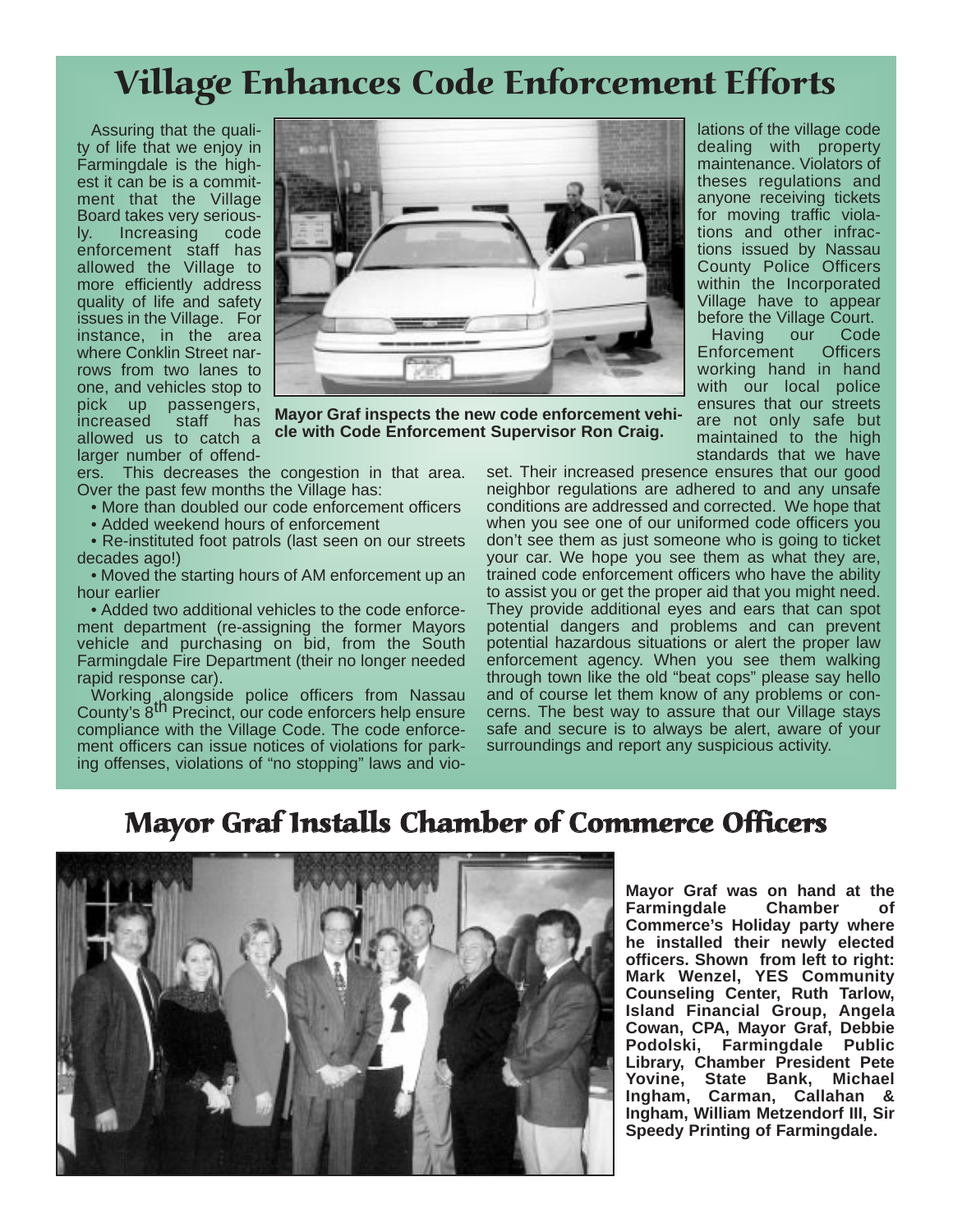#### Deputy Mayor Installs Farmingdale Baseball Board



**Deputy Mayor Joe Rachiele (Right) is shown here swearing in the recently elected Farmingdale Baseball League board members. Shown l-r: Vice President Jim Darcy, Treasurer Dan Kornfeld, President Tom Sabellico and Vice President Robert Kirk. Farmingdale Baseball has been providing youth baseball and softball programs to the Farmingdale community since 1951.**

#### Mayor Graf Meets with NYS Elected Officials



**Mayor Graf shown here with New York State Assemblyman Joseph Saladino and New York State Senator Charles Fuschillo took time to discuss the needs of the Village of Farmingdale and Massapequa Park after attending the fifth annual Sleepy Hollow Charity Run. The annual event is organized by village attorney Greg Carman to benefit The Little Village School.Shown l-r: Massapequa Park Village Trustee, Jeff Pravato, Mayor Graf, Assemblyman Joseph Saladino and Senator Charles Fuschillo.**



We Get Letters.....

#### Farmingdale Cub Scout Packs 57 and 601 Visit The Mayor of Farmingdale

On Friday, January 7, 2005 the Mayor of Farmingdale, George Graf, invited the Cub Scouts of Farmingdale Cub Scout Packs 57 and 601 to come down to the Farmingdale Village Hall. Mayor Graf spent about an hour speaking with the Cub Scouts and answering questions covering many topics including: how local government works, what local government does, why he decided to run for Mayor, what a Mayor does, personal responsibility, goal setting and how keeping a positive attitude will help the scouts achieve their goals. Afterwards, the scouts all got a chance to come up, take a picture with the Mayor and, of course, bang the gavel. Cub Scout Pack 601 would like to thank Mayor Graf for affording this excellent opportunity for the Farmingdale Cub Scouts.



George Mauro Assistant Cubmaster Cub Scout Pack 601

### Let It Snow

Please remember that Village law requires that residents must remove parked cars from the street for a minimum of 18 hours after a snowfall of two or more inches. Try to arrange with your neighbors to make use of their driveways that are not being utilized. This will ensure that the DPW staff can



quickly clear the roadways and facilitate safe traveling throughout the Village. Violators are subject to a fine. Residents are also responsible for keeping their driveways and sidewalks that surround their homes snow, ice and debris free. Please clear any fire hydrants by your home and do not blow or shovel snow from driveways or sidewalks into the street. If you have elderly or special need neighbors, please check on them to see if they need any assistance.